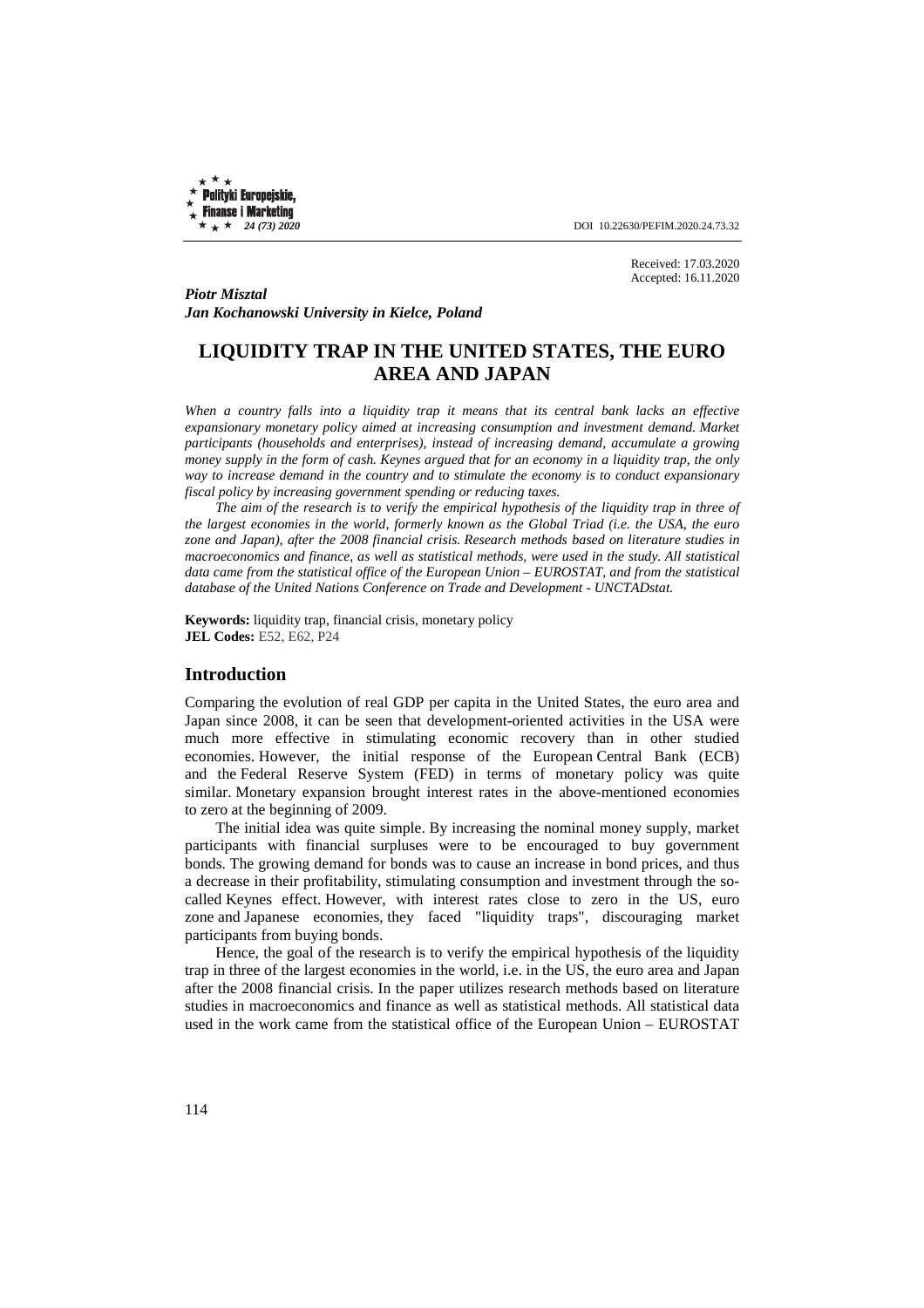and from the statistical database of the United Nations Conference on Trade and Development – UNCTADstat.

#### **The essence and causes of the liquidity trap**

In economic literature, there are at least four different definitions of the liquidity trap formulated by well-known world economists. According to Eccles, the liquidity trap is a situation in which expansive, open markets contribute to the accumulation of surplus financial reserves in commercial banks. The surplus of financial reserves may result from the fact that even at a low interest rate, when the economic development outlook is pessimistic, enterprises may not be interested in further expansion at a given moment, and commercial banks may not be interested in incurring greater risk associated with granting loans. $<sup>1</sup>$ </sup>

In turn, according to Keynes, the liquidity trap is a situation where investors are ready, with very little price incentive, to replace long-term bonds with cash. The reason for such a situation is that market participants believe that bond prices have reached their peak. In other words, there is a perception that long-term interest rates have already reached their minimums.<sup>2</sup>

However, the liquidity trap according to the concept of Hicks is based on his IS-LM model. In his view, at low interest rates, money demand can be perfectly flexible, and money and long-term bonds are ideal substitutes. The Hicks liquidity trap means that if central monetary authorities attempted to raise the interest rate by selling bonds in an open market, such actions would fail. Savings holders would reduce their cash resources with a small price incentive.<sup>3</sup>

Finally, the concept of the liquidity trap according to Krugman is identical to the concept of the liquidity trap of Hicks, except that in the first case the short-term interest rate is taken into account, not the long-term interest rate. If it is assumed that the term structure of interest rates is exogenous, then the concepts of Krugman and Hicks are the same.<sup>4</sup>

#### **The liquidity trap in light of the results of selected empirical analyses**

Extensive liquidity trap research has been conducted in recent years to verify theoretical analysis with business practice. Tobin proved that there is a liquidity trap because the demand curve for so-called "free money" increases as interest rates fall, but only to a certain level. However, Tobin's research results did not allow an unequivocal statement of the liquidity trap in practice. The main limitation in Tobin's study was that he did not consider the impact of total wealth on society's liquidity preferences.<sup>5</sup>

<sup>&</sup>lt;sup>1</sup> T. G. Moe, S. Marriner: Eccles and the 1951 Treasury - Federal Reserve Accord: Lessons for Central Bank Independence, Levy Economics Institute of Bard College Working Paper, No. 747/2013, p. 1-349.

<sup>2</sup> J. M. Keynes: The General Theory of Employment, Interest, and Money, Macmillan, London 1936.

<sup>&</sup>lt;sup>3</sup> J. R.Hicks: Mr. Keynes and the 'Classics', Econometrica, No 5(2/1937), p. 147-59.

<sup>4</sup> P.R. Krugman: It's Baaack: Japan's Slump and the Return of the Liquidity Trap, Brookings Papers on Economic Activity, No 29 (2) /1998, p. 137-206.

<sup>5</sup> J. Tobin: Keynesian Models of Recession and Depression, American Economic Review Papers and Proceedings, No 65/1975, p. 195-202.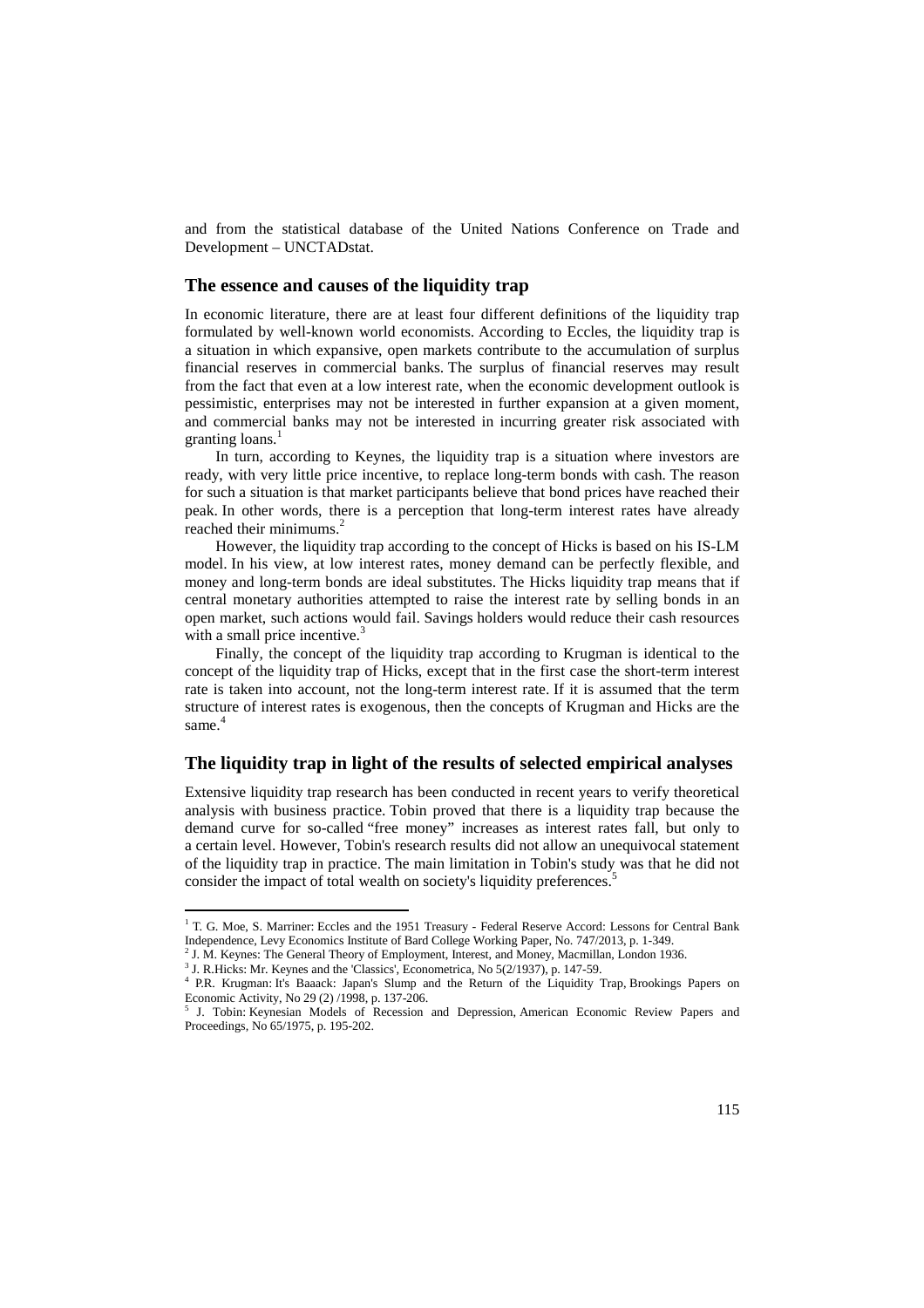In the context of standard monetary policy limited by the liquidity trap, fiscal expansion plays an important role in the economy to stimulate domestic demand. Orphanides argues that the relatively fast and large scale fiscal expansion in the United States was a key factor in determining the later revival of the economy in this country, while fiscal expansion in the euro area was much smaller and did not lead to a result of significant economic recovery in member countries. Orphanides also notes the absence of effective instruments of fiscal policy coordination among euro area member states, and that the overall fiscal policy in the euro zone only reflects the aggregation of autonomous fiscal policies of the member states in this area.<sup>6</sup>

This view seems to coincide with the views put forward by Blanchard et al., who analyzed the effects of fiscal expansion on the economies in the euro area compared to the effects of fiscal expansion in the United States. The authors assert that unlike the US, the euro zone is not a fiscal union, and that fiscal expansion can only be carried out independently by individual member states. Blanchard et al. formulate opinions that although peripheral economies in the euro area are more likely to use fiscal expansion, these opportunities are significantly limited due to existing public debt and solvency problems. Therefore, fiscal expansion has to be induced, most especially through the main euro zone economies, referred to as the so-called dominant countries (economic core countries). Nonetheless, Blanchard et al., believe that the lack of liquidity trap and higher government spending in the dominant economies have little or even negative impact on GDP in the peripheral countries.<sup>7</sup>

However, taking into account the fact that recent monetary policy in the euro area has not led to an increase in interest rates, it turns out that GDP in peripheral countries tends to increase in response to budgetary expansion in so-called economic core countries of the euro area . Under these conditions, higher public spending can increase inflation in both dominant economies and peripheral countries. Thus, this situation leads to a reduction in real interest rates. Blanchard et al. also say that an increase in government spending in dominant economies by one percent of the entire euro area's GDP has increased GDP in the peripheral countries by about one percent over the previous three years, while also causing a significant increase in prosperity across the entire euro area. <sup>8</sup>Research reveals that the effects in the form of prosperity, however, are smaller than they could be in the context of a full fiscal union, because fiscal expansion could take place in all euro area economies, including the peripheral countries.

In turn, Thirion argues that any fiscal insurance mechanism can lead to various distortions at the level of individual member states, noting that this can be particularly severe if the fiscal insurance mechanism allows for a continuous redistribution of income between member states. In particular, he argues that, in this situation, national governments may be encouraged to avoid implementing unpopular structural reforms

<sup>6</sup> A. Orphanides: The Fiscal-Monetary Policy Mix in the Euro Area - Challenges at the Zero Lower Bound, European Commission Discussion Paper No 060/2017, p. 1-44.

<sup>7</sup> O. Blanchard, E. Cerutti, L. Summers: Inflation and Activity - Two Explorations and their Monetary Policy Implications, IMF Working Paper, No 15/2015, p. 1-28.

<sup>&</sup>lt;sup>8</sup> O. Blanchard, E. Cerutti, L. Summers: Inflation and Activity - Two Explorations and their Monetary Policy Implications, IMF Working Paper, No 15/2015, p. 1-28.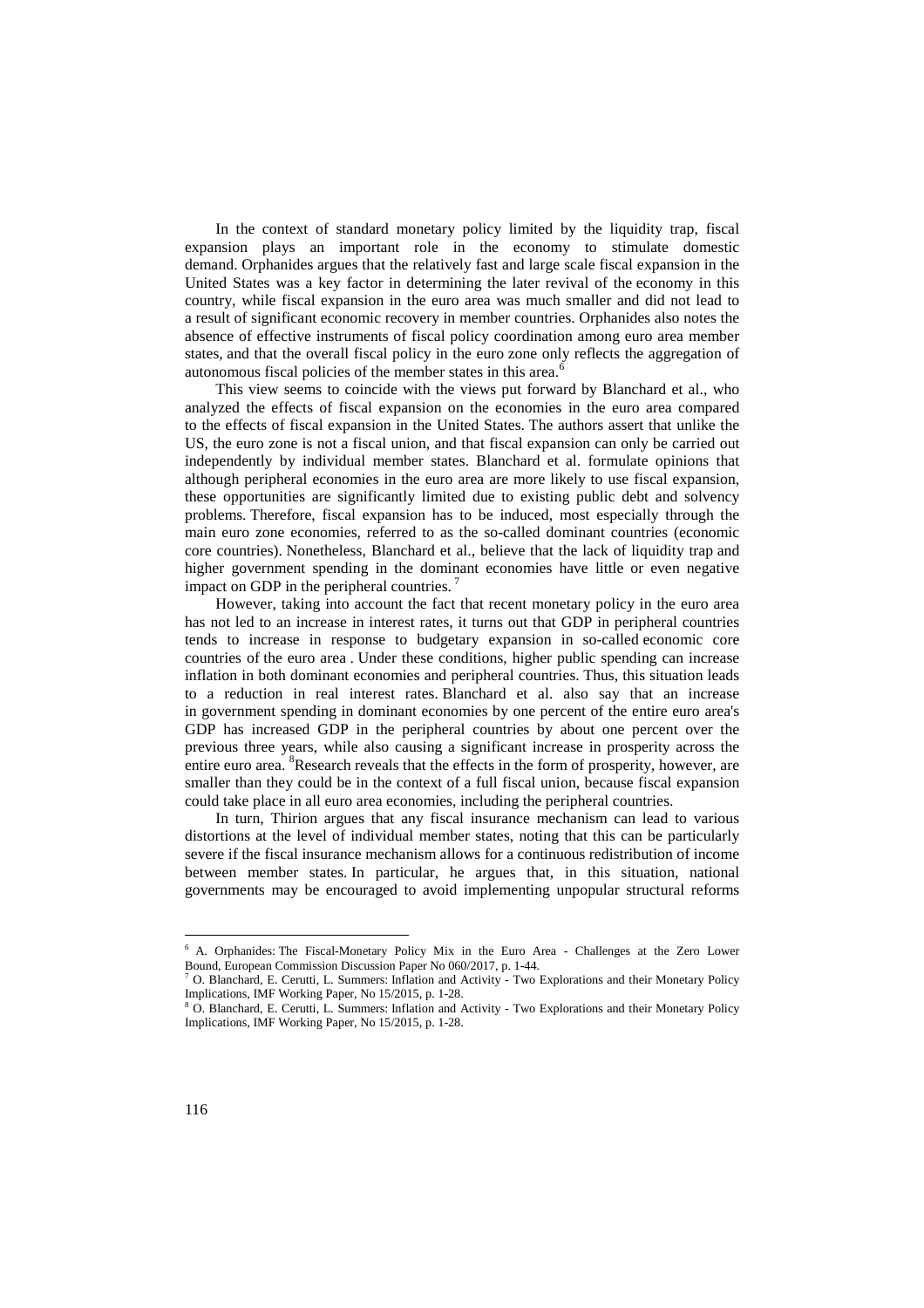or to increase public debt, being aware of the joint and several liability of all member countries for the debts of individual economies.<sup>9</sup>

To overcome the moral hazard arising from the aforementioned specific fiscal insurance mechanism, Vandenbroucke et al. are in favor of transferring relevant fiscal competences from the national to the central level, which means a partial loss of fiscal sovereignty of the member states. Then, in the case of budget problems in a given country, there would be no consent to cut spending, e.g. on education or research and development, because such activities could worsen the long-term competitiveness of a given country. Vandenbroucke et al. argue that such a central instance should have at least the right of veto to prevent such undesirable actions at the level of individual member states.<sup>10</sup>

### **The economic situation in the US, the euro area and Japan and the liquidity trap**

From January 2008 to December 2013, the balance of the Federal Reserve System increased by approximately USD 3.5 trillion due to the Central Bank's Large Scale Asset Purchase policy implemented to help the US economy after the financial crisis. This unconventional monetary policy, also known as Quantitative Easing, increased the availability of credit on financial markets and put pressure on lowering real interest rates. $^{11}$ 

In so-called normal times, i.e. in the pre-crisis period in the US, for each 1% increase in money supply, inflation increased by  $0.54\%$ .<sup>12</sup> In turn, in the post-financial crisis period, the money supply (M0) increased in the US by 40.29% between December 2008 and December 2013, i.e. by an average of about 8% per year. At this rate of annual increase in money supply, the annual inflation rate should increase to 4.3%, which would mean an increase in the price level in the US economy of about 40% over the period 2008-2013. However, this did not happen. Despite a significant injection of \$3.5 trillion into the US economy, this did not cause a significant increase in inflation. The Federal Reserve System policy of setting positive interest rates on commercial bank reserves at the central bank only compounded the problem, making cash more attractive as a way of storing value. After a long time of zero interest rates, or super cheap credit that drives consumption and investment, the US Federal Reserve (FED) started raising interest rates in 2016 due to rising inflationary pressure. While the effective interest rate in 2016 was 0.4%, it had already reached 1.7% in 2018. This meant an increase of 325%. For comparison, before the crisis in 2008, effective interest rates increased from 1% to 5.24%.

<sup>&</sup>lt;sup>9</sup> G. Thirion: European Fiscal Union: Economic Rationale and Design Challenges. CEPS Working Document, No 01/2017,p. 1-38.

<sup>&</sup>lt;sup>10</sup> F. Vandenbroucke, C. Luigjes, D. Wood, K. Lievens: Institutional Moral Hazard in the MultiTiered Regulation of Unemployment and Social Assistance Benefits and Activation - A Summary of Eight Country Case Studies, CEPS Special Report, No. 137/2016, p. 1-91.

<sup>&</sup>lt;sup>11</sup> D. K. Rosati: New trends in monetary policy after the financial crisis 2008–2012. Finance, Financial Markets, Insurance, No. 4/2016, p. 461-490.

<sup>&</sup>lt;sup>12</sup> M. A. Arias, Y. Wen: The Liquidity Trap: An Alternative Explanation for Today's Low Inflation, The Regional Economist , 2014, April, https://www.stlouisfed.org.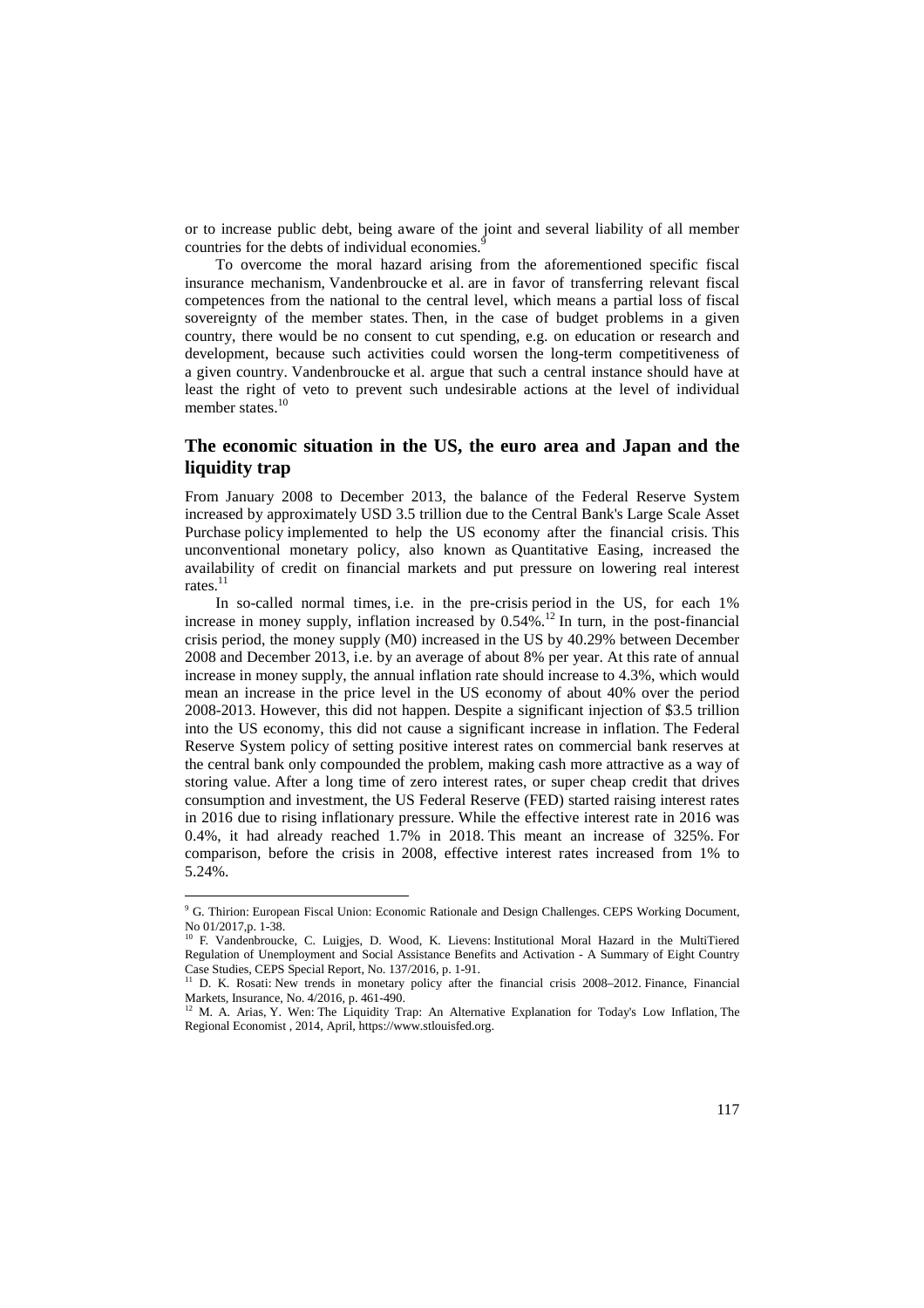

\* 3-month interest rate on the interbank market **Figure 1.** Inflation rate and interest rate \* in the USA in the period 2008-2018 [in%] Source: authors own study based on EUROSTAT data.

Based on the data presented in Figure 1 above, it can be seen that almost throughout the entire period (2008-2018) the real interest rate in the USA (nominal interest rate minus inflation) was negative. The exception were only the years 2009 and 2015, when the real interest rate was positive.

At the same time, it should be noted that in the period 2008-2018, despite significant fluctuations in interest rates and inflation in the US, household consumption expenditure and investment expenditure of enterprises systematically increased, except for the period 2008-2009, when a decrease in consumption and investment expenditure in the USA was recorded. At the end of 2018, consumer expenditure was higher by over 33% compared to 2008, while investment expenditure was higher by over 27% compared to 2008. Therefore, thanks to negative real interest rates, the US economy managed to get out of the liquidity trap.



**Figure 2.** Consumption and investment expenditure in the USA in the period 2008-2018 [in USD million] Source: authors own study based on EUROSTAT data.

It should be noted that the macroeconomic situation in the USA throughout the analyzed period was basically stable, with a simultaneous dynamic growth of public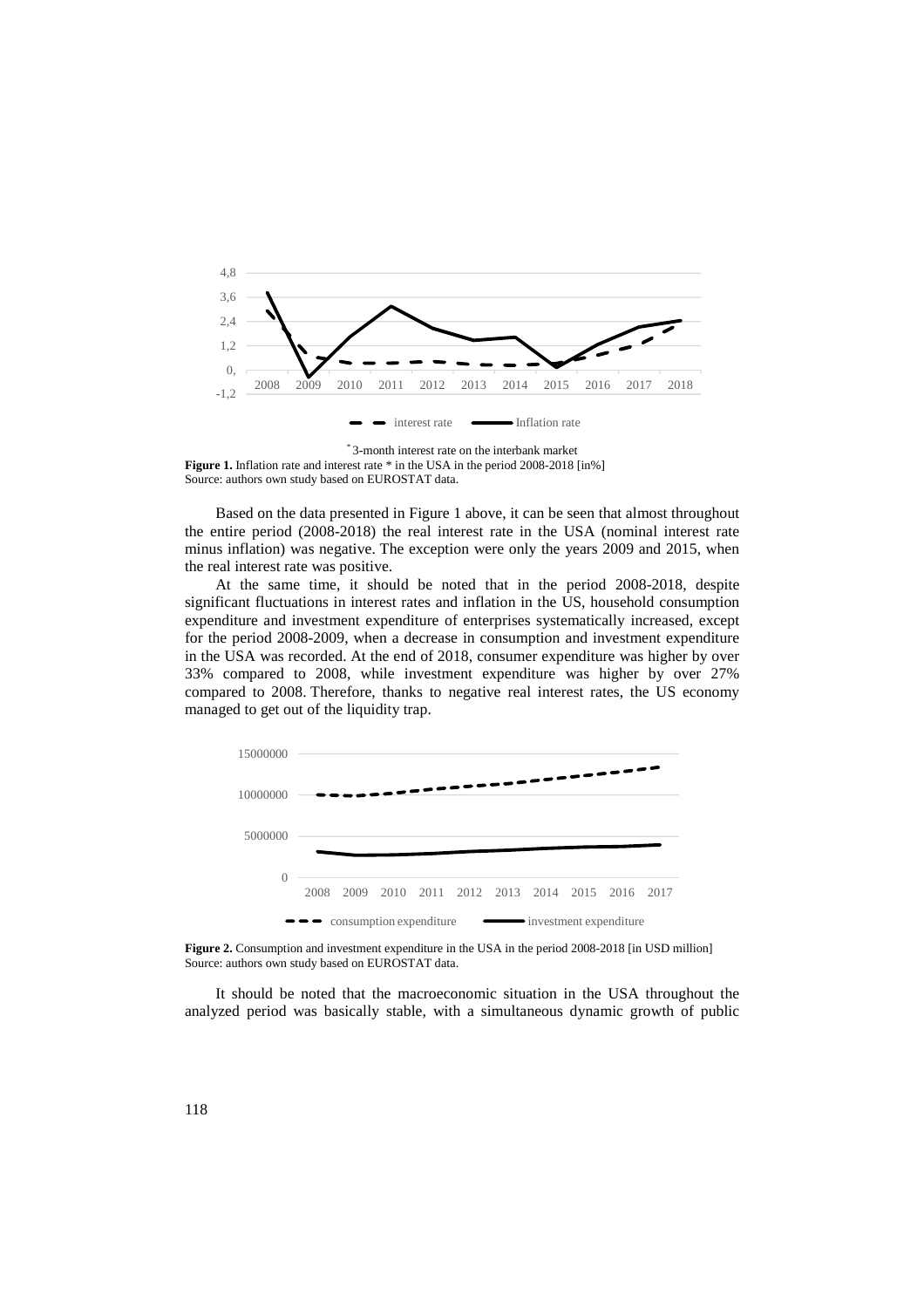

debt. There was a significant increase in the savings rate from 15.3% to 19.1% and an improvement in GDP growth from -0.1% in 2008 to 3.0% at the end of 2018.

**Figure 3.** Macroeconomic situation in the USA in the period 2008-2018 [in % and in relation to GDP] Source: authors own study based on UNCTADstat.

In turn, the European Central Bank for a long time refrained from following in the footsteps of the Federal Reserve System and the Central Bank of Japan (discussed later in this article). It used other instruments of non-standard monetary policy. From the end of 2008 to mid-2009 it reduced interest rates from 4.25% to 1%, and in 2016 lowered it to the historically lowest level of zero. Moreover, the ECB deposit rate was set at a negative level, which was supposed to discourage commercial banks from keeping money in central bank accounts.

At the same time, the ECB enabled commercial banks to take cheap loans at an interest rate of 1%, as part of the so-called targeted LTROs (Long Term Refinancing Operations). Commercial banks were able to use these funds to increase lending or purchase government bonds by lowering their interest rate. In addition, in May 2009, the ECB announced a program of buying mortgage-backed bonds, and in 2010 it began to gradually purchase government bonds on the secondary market under the socalled Securities Markets Program. All of the ECB's activities mentioned above led to a significant reduction in debt servicing costs.

However, the current intensity and scope of the ECB's intervention was much smaller than in the case of the Federal Reserve System and the Central Bank of Japan. In 2015, the ECB initiated the quantitative easing policy by buying commercial and government bonds, initially for EUR 60 billion per month, then increasing these purchases to EUR 80 billion per month. The ECB began buying bonds a few months after the Federal Reserve System completed similar operations. The ECB still keeps interest rates at a record low, while announcing the end of the bond purchase process.

In the euro area, just as in the US economy, the real interest rate was negative in the period, with the exception of the period 2008-2009, when it recorded a positive real interest rate. What's more, it can be seen that the negative real interest rate, despite the downward trend observed in the period 2012-2015, rose between 2016-2018.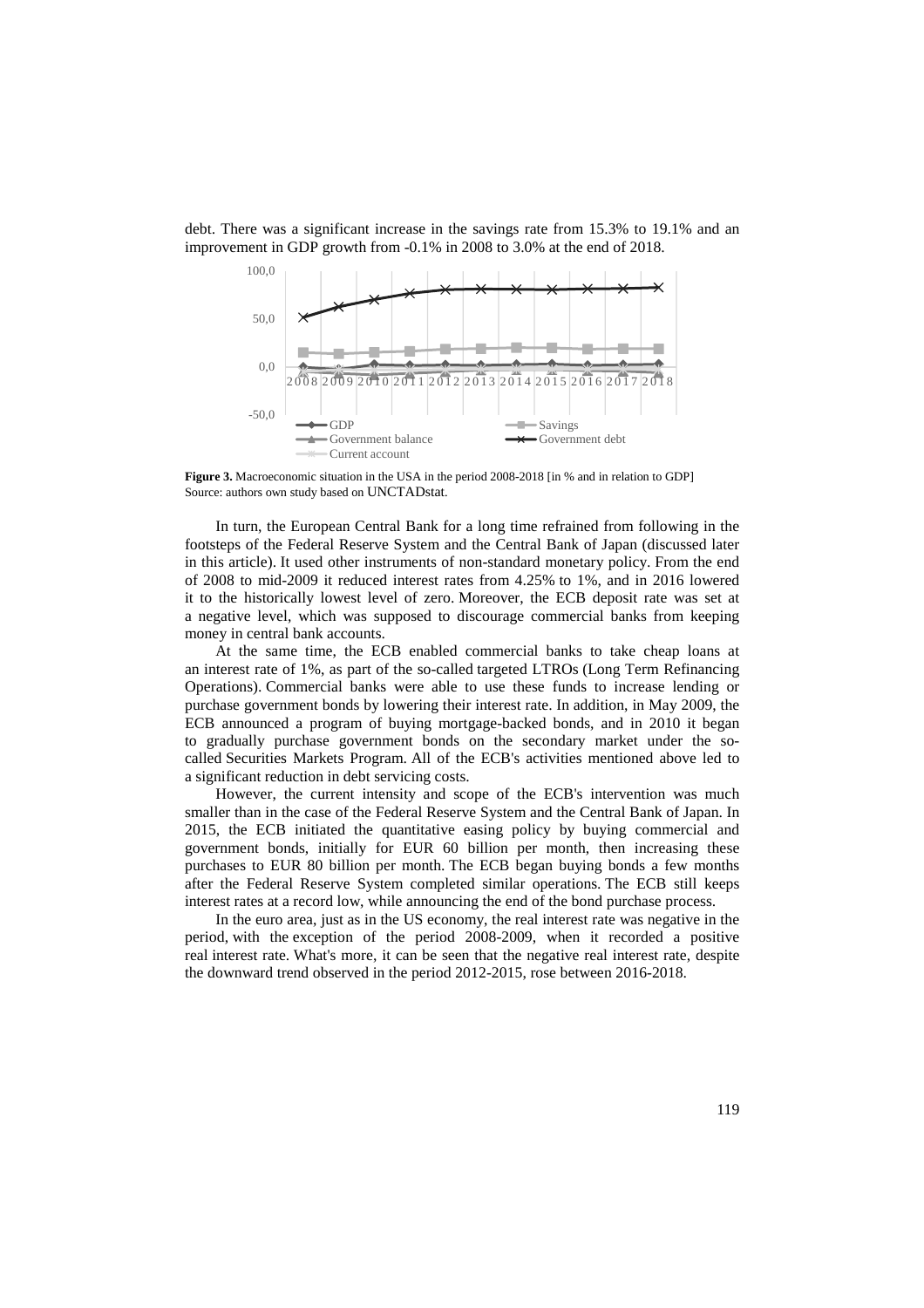

\* 3-month interest rate on the interbank market **Figure 4.** Inflation rate and interest rate \* in the euro area in the period 2008-2018 [in%] Source: authors own study based on EUROSTAT data.

Despite low nominal interest rates and negative real interest rates in the euro area, market participants did not significantly increase consumer and investment expenditure. Compared to 2008, household consumption expenditure decreased in 2018 by about 11%, and investment expenditure of enterprises decreased by nearly 20%. In this situation, the central bank does not have much opportunity to stimulate the economy, because there is no adequate response on the demand side. Thus, it can be concluded that the euro area economy is currently in a liquidity trap. What's more, if this situation lasts for a relatively long time, it may eventually lead to deflation.



**Figure 5.** Consumption and investment expenditure in the euro area in the period 2008-2018 [in USD million] Source: authors own study based on EUROSTAT data.

The macroeconomic situation in the euro area throughout the analyzed period was relatively stable in relation to the main macroeconomic indicators, with a simultaneous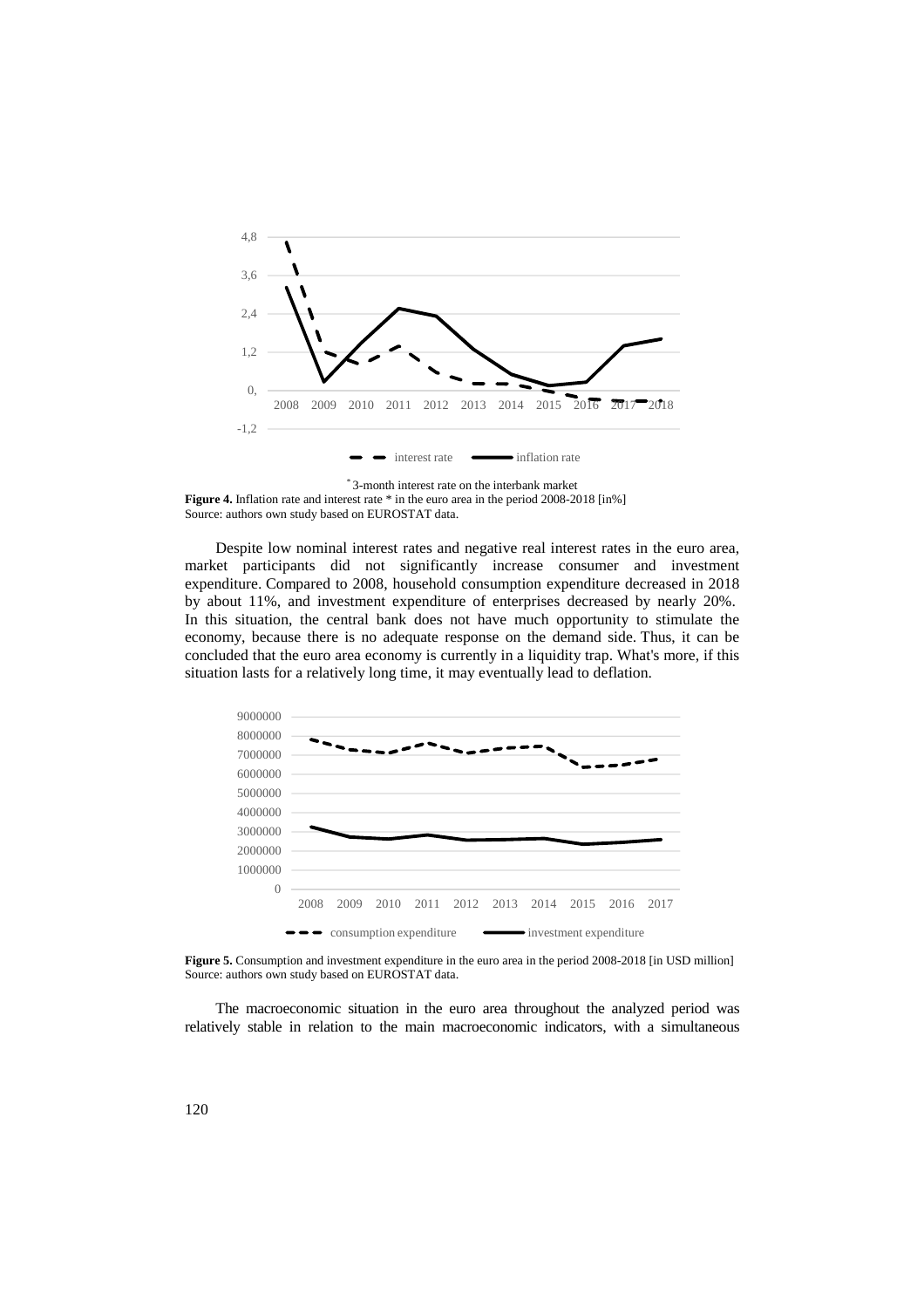dynamic growth of public debt. The savings rate increased from 21% to over 25% in 2008- -2018. At the same time, significant changes in the dynamics of GDP were noted. The lowest dynamics of -4.5% was recorded in 2009, and the highest, 2.6%, was recorded in 2017.



**Figure 6.** Macroeconomic situation in the euro area in the period 2008-2018 [in % and in relation to GDP] Source: authors own study based on UNCTADstat.

The Japanese economy is also a good example of a country that has fallen into the liquidity trap. The increase in the monetary base of the quantitative easing policy did not transform into a corresponding increase in other monetary aggregates and did not lead to a clear increase in inflation and the expected price level. Households and enterprises are still not convinced that monetary expansion is sustainable. The real interest rate in Japan was basically positive from 2008 to 2012 due to deflation, while from 2013-2018 it was negative due to the emergence of inflation.



\* 3-month interest rate on the interbank market **Figure 7.** Inflation rate and interest rate \* in Japan in 2008-2018 [in%] Source: authors own study based on EUROSTAT data.

However, the expansive actions taken by the central bank and the Japanese government to increase budget spending prove ineffective to get out of the liquidity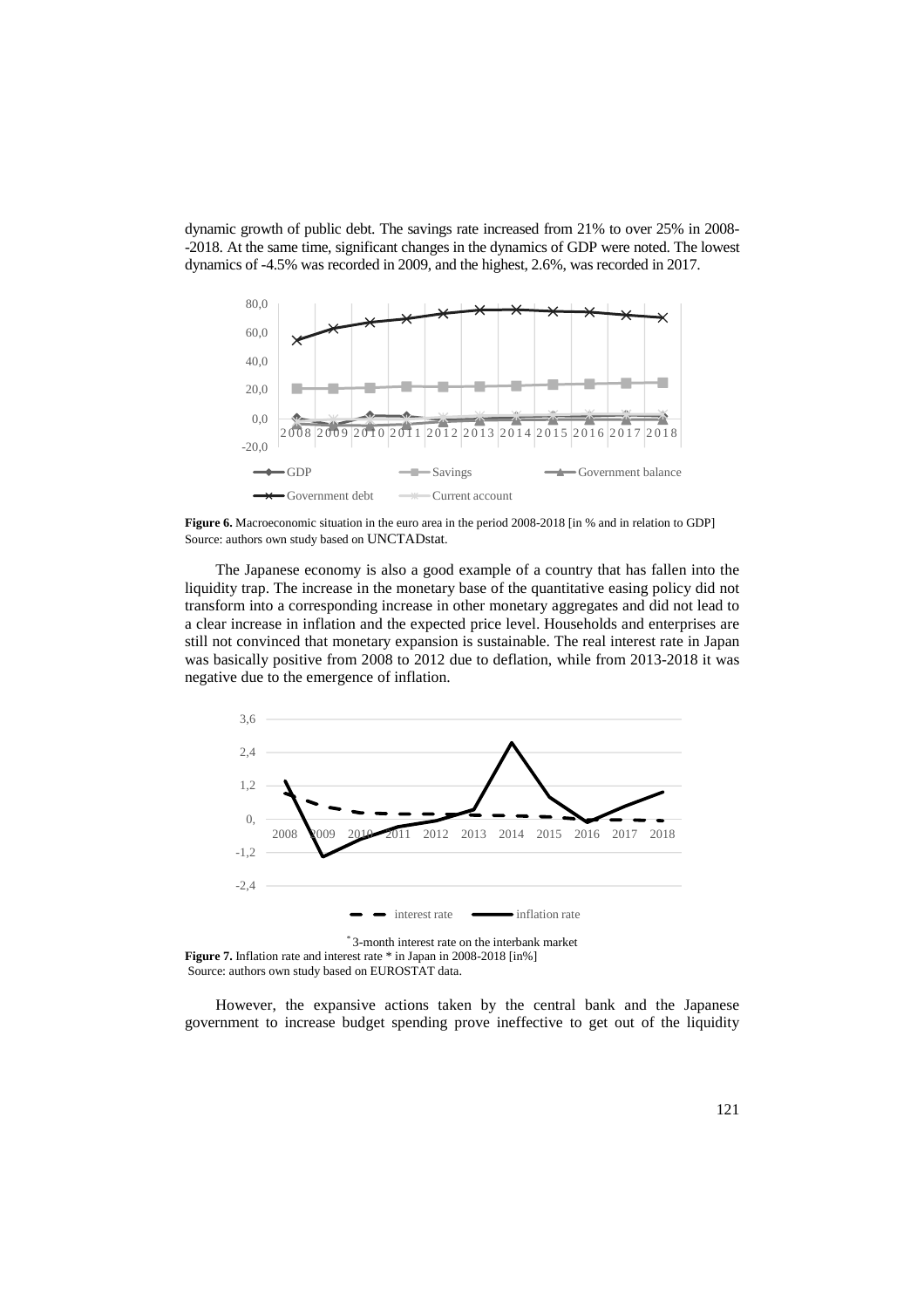trap. Society expects low price growth, so there is no adequate incentive to increase consumption. Lack of sufficiently growing demand means that enterprises do not increase production and employment. Under these conditions, investments also remain stable. At the end of 2018, household consumption expenditure decreased by around 6% compared to 2008, while corporate investment expenditure dropped by more than 3%.



**Figure 8.** Consumption and investment expenditure in Japan in the period 2008-2018 [in USD million] Source: authors own study based on EUROSTAT data.

At the same time, the Japanese government introduced lifetime employment guarantees, which led to a decrease in productivity in the country. In addition, the keiretsu system gives producers a monopolistic position on the market. This reduces free market forces and innovation in the economy. Japan's population is aging, and the government has a restrictive immigration policy. Until these growth restrictions are eliminated, Japan will remain in the liquidity trap.

As a result of implemented programs to overcome the long-term stagnation in the Japanese economy, characterized by low economic growth, close to zero interest rate and even deflation, the central bank of Japan decided to significantly increase the money supply in the form of quantitative easing, and the government approved new stimulus packages and prepared a new growth strategy, including structural reforms in the field of the labor market, health care, facilitation of land turnover for investment purposes, deregulation of the service sector and changes in corporate governance. The result of these socio-economic activities was a sharp increase in public debt to the level of 153% in relation to GDP.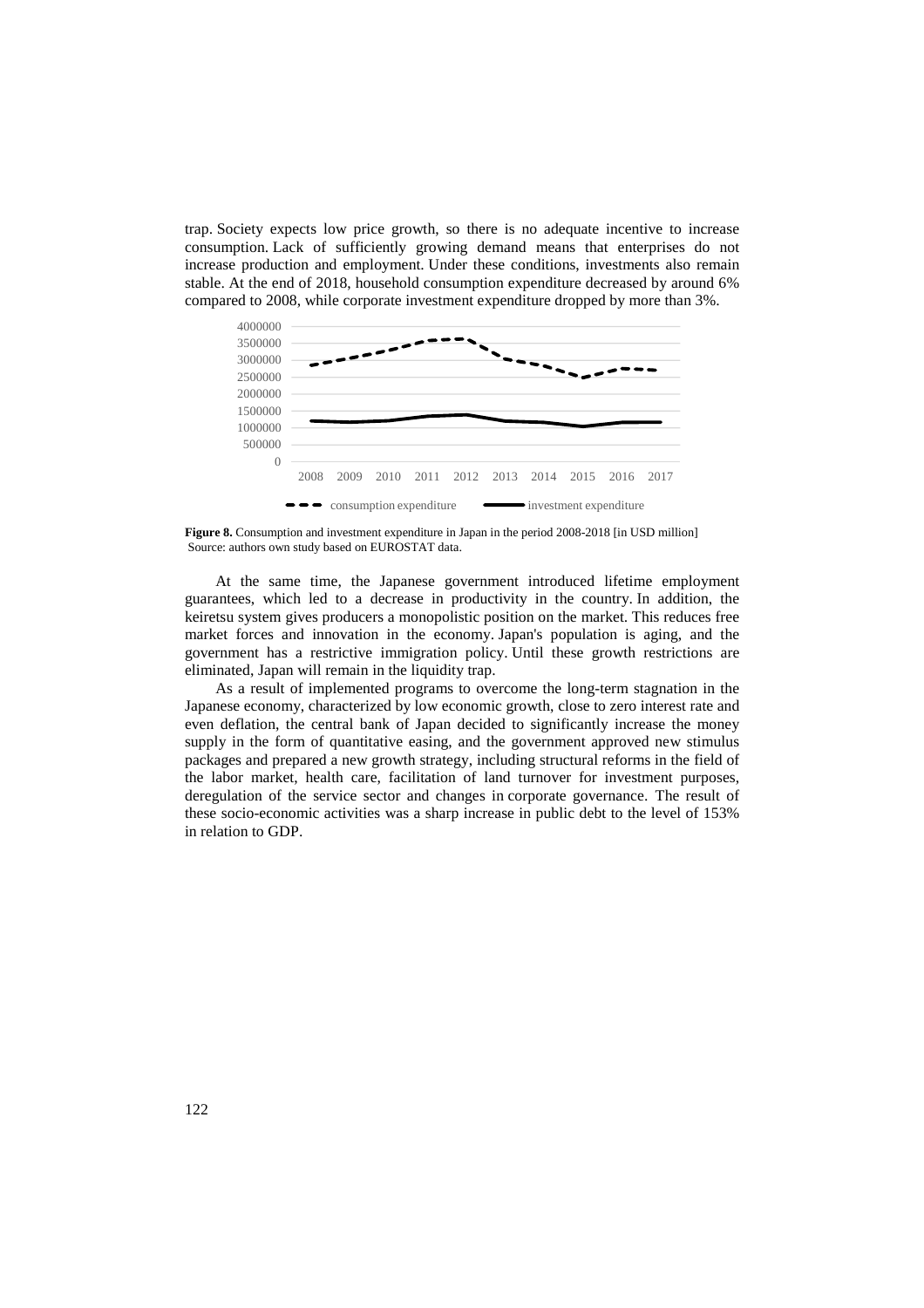

**Figure 9.** Macroeconomic situation in Japan in the period 2008-2018 [in % and in relation to GDP] Source: authors own study based on UNCTADstat.

#### **Ways to get the euro area out of the liquidity trap**

According to mainstream economics, the increase in money supply causes inflation to increase, because more money falls on the same amount of available goods. However, during the liquidity trap period, the increase in the money supply is fully absorbed by excessive demand for money (liquidity). Market participants accumulate money instead of spending it, because the opportunity cost of having cash in the form of lost interest gains is zero when the nominal interest rate is zero.<sup>13</sup>

On the one hand, if the increase in money demand is proportional to the increase in money supply, inflation remains stable. On the other hand, if the demand for money increases more than proportionally to the change in money supply due to the implemented quantitative easing policy exerting downward pressure on the interest rate, the price level in the country must fall to absorb the difference between the money supply and the demand for money. Therefore, the lower the interest rate, as a result of the quantitative easing policy, the lower the price level (due to the disproportionately higher demand for money).

Not only high inflation but also low inflation can be harmful to the economy. Low inflation makes cash more attractive to investors, as a store of value. This creates the chance of falling into the liquidity trap, creating a greater limit for the central bank in terms of lowering the real interest rate in line with the expectations of market participants during the economic slowdown. In addition, quantitative easing can strengthen the liquidity trap by further lowering the long-term interest rate. In other words, more cash injections during the liquidity trap can only strengthen the liquidity trap, keeping the inflation rate low and thus a real high return on money.

An alternative to quantitative easing policy when the economy is in a liquidity trap is unconventional monetary policy in the form of so-called "helicopter money".<sup>14</sup> Although the original concept of "helicopter money" describes central banks making payments directly to individuals, economists use the term "helicopter money"

<sup>&</sup>lt;sup>13</sup> https://www.ecb.europa.eu

<sup>&</sup>lt;sup>14</sup> M. Friedman: The Role of Monetary Policy. American Economic Review, No 58(1/1968), p. 1-17.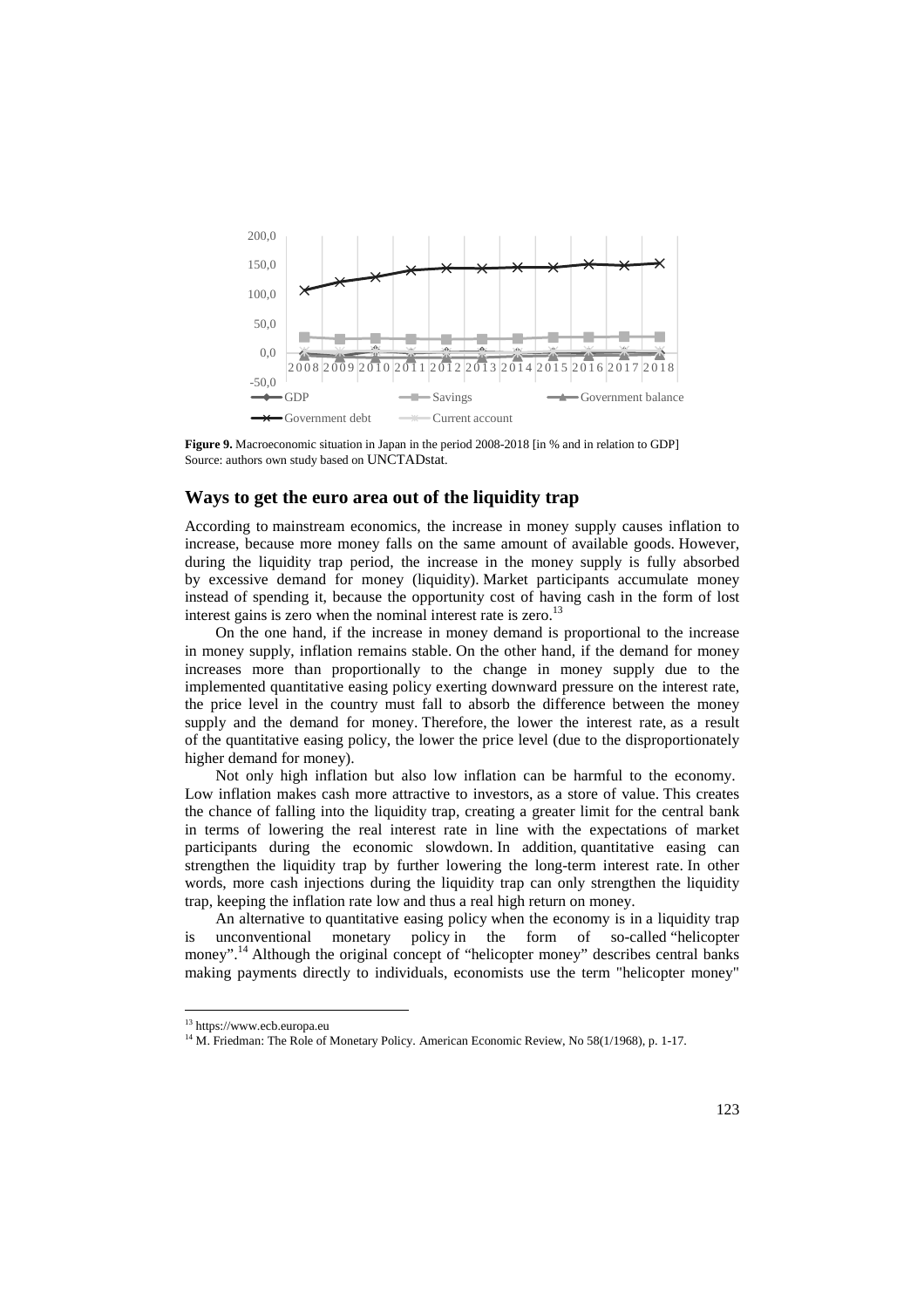to refer to a wide range of different political ideas, including constant monetization of the budget deficit with the added element of attempting to change the inflation expectations of market participants. This concept has been referred to as the "civic dividend".<sup>15</sup>

In general, expansionary monetary policy, including quantitative easing policy and the concept of "helicopter money", involves the creation of money by the central bank to increase the money supply. However, the impact of the quantitative easing policy on the central bank's balance sheet is quite different than in the case of the concept of "helicopter money". As part of the quantitative easing policy, central banks create provisions by buying bonds or other financial assets by reversing their assets. In turn, for the concept of "helicopter money", central banks distribute money without increasing the assets on their balance sheets. Economists also say that the impact of both concepts on the inflation expectations of market participants is different. Namely, "helicopter money" leading to an increase in money supply is perceived as more durable, i.e. more irreversible, than in the case of quantitative easing policy. Economists also believe that the final effect of both policies is not radically different from the effect of a combination of expansionary fiscal policy and expansionary monetary policy simultaneously.

Therefore, the appropriate monetary policy during a liquidity trap should not rely on further increasing the money supply, or on lowering the interest rate, but on raising inflation expectations by raising the nominal interest rate. In this situation, if the money supply drops, the nominal interest rate increases and investors are more likely to convert cash into interest-bearing assets. If the demand for money drops more than proportionally to the drop in the money supply due to pressure on interest rates, then inflation will increase. In other words, only when financial assets become more attractive than cash will the overall price level in the country increase. Of course, this type of liquidity trap only occurs when the economy is in a deep recession. If the economy is not in recession, monetary injections from the central bank should lead to higher inflation, as the low interest rate reduces the propensity to save, increasing the propensity for consumption and investment. However, expansionary monetary policy is necessary in particular when the economy is in a recession.<sup>16</sup>

An alternative way to get out of the liquidity trap is to conduct an expansionary fiscal policy as suggested by Keynes. However, in conditions of a high level of public debt, in particular in highly developed countries, fiscal expansion may be significantly limited. $<sup>1</sup>$ </sup>

An analysis of past attempts to overcome deflation and the liquidity trap, and especially Japan's failed experiences in the 1990s and beyond, indicates that the overriding condition for effective monetary policy is effective and sustained stimulation of inflation expectations. These actions must be credible in the perception of market participants. Determining the inflation path in the form of a sufficiently wide range allows, in the long run, to consolidate the real interest rate at a negative or sufficiently

<sup>&</sup>lt;sup>15</sup> D. K. Rosati: New trends in monetary policy after the financial crisis 2008–2012. Finance, Financial Markets, Insurance, No. 4/2016, p. 461-490.

<sup>&</sup>lt;sup>16</sup> M. Krawczyk: On fiscal and monetary policy in the conditions of the liquidity trap, Economist, No. 4/2013, p. 475-496.

<sup>17</sup> A. Szymańska: Effects of fiscal policy at low interest rates - a review of the literature, Studies in Law and Economics, Volume XCIII/2014, p. 331–349.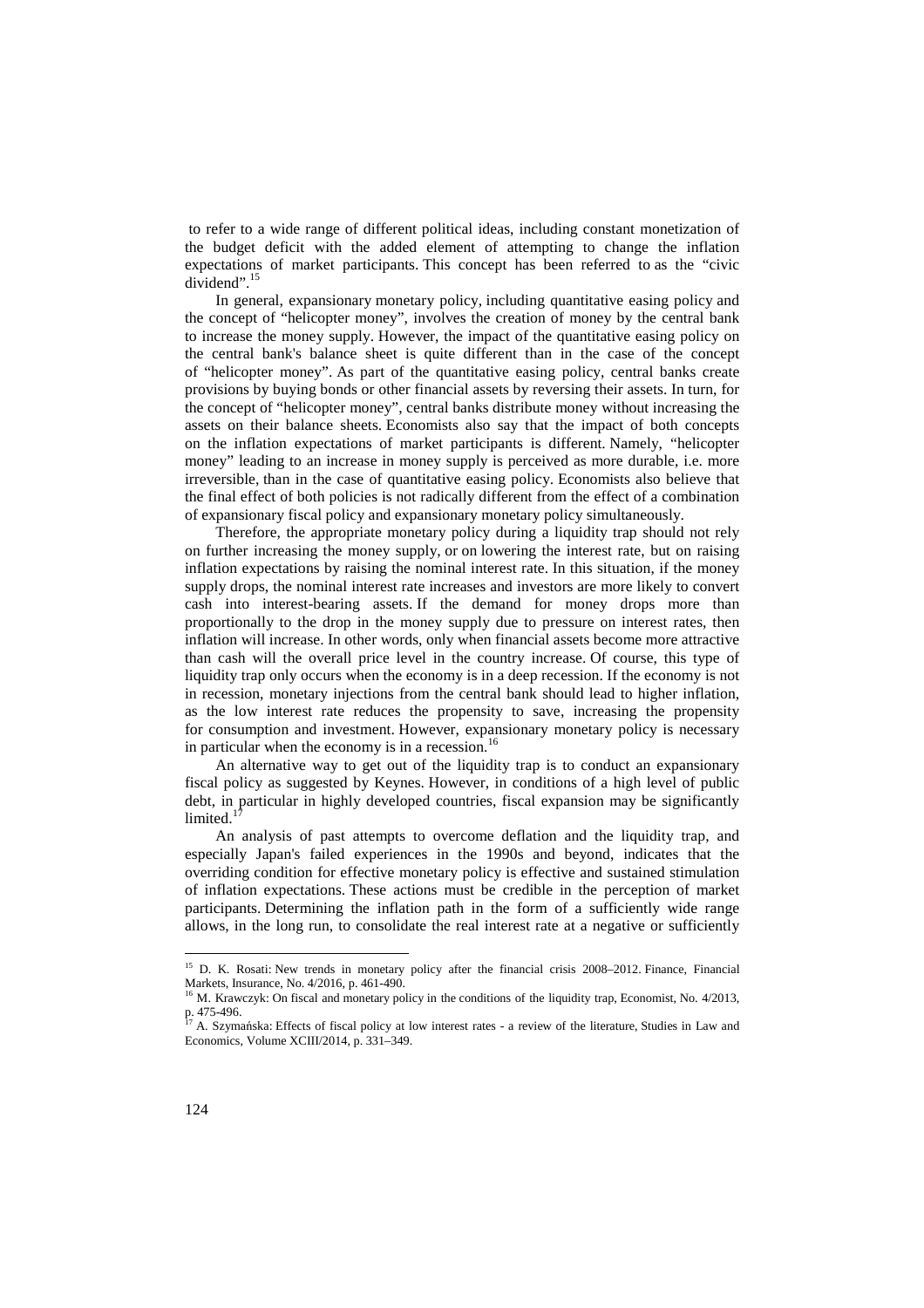low, positive level to encourage market participants to increase consumption and investment.<sup>18</sup>

According to Svensson's proposal, an adequate depreciation of the national currency can be an effective method of raising inflation. In addition to the desired but controlled increase in inflation, this method ensures an increase in the country's foreign exchange reserves and reduces the susceptibility to a possible return of another crisis. Getting out of the debt trap by increasing inflation in the economy finds important theoretical justification in the form of conclusions from the analysis of the simplified Krugman economy model. The theoretical conclusion that deflation requires inflation creates the basis for practical actions in the field of unconventional monetary moves. The application of the quantitative easing method leads to increased liquidity in the financial system.<sup>19</sup>

The value of money is different in the inflation economy and in deflationary conditions. The creation of fiat money, undertaken to stimulate the economy, reduces the value of earlier savings to the level resulting from the inclusion of new money in circulation. The increase in debt due to the use of stimulus programs, leading to a higher budget deficit, and also to higher future inflation, means a partial appropriation of measures by business entities and households with real savings. It is obvious that although the issuing of additional money is a necessary procedure to get out of the liquidity trap, many proposed solutions and stimulus programs ultimately favor the wasteful storage of public money, allow the conversion of private debt to public debt, cause a decrease in budgetary discipline and create moral hazard. The weakness of the proposed remedies in the field of fiscal policy is the issue of efficiency of infrastructure expenditure. $^{20}$ 

#### **Conclusions**

 $\overline{a}$ 

The last decade of low, nominal interest rates and relatively low inflation creates new challenges for monetary and fiscal policy. The current policy framework was primarily developed at a time when the nominal lower interest rate limit was not a major problem for central banks, and discretionary fiscal policy was not widely regarded as an important part of stabilization policies. $^{21}$ 

The condition for an effective exit strategy from the liquidity trap is to skillfully combine structural reforms, fiscal policy and monetary policy. Pointing to the need for preventive measures, according to the principle that "one ounce of prevention is worth a pound of treatment", one should return to structural adjustments, i.e. healing the banking system, raising the state of financial supervision regulation and adaptation of necessary changes in the architecture of the global financial system.<sup>22</sup>

<sup>&</sup>lt;sup>18</sup> M. Krawczyk: On fiscal and monetary policy in the conditions of the liquidity trap, Economist, No. 4/2013, p. 475-496.<br><sup>19</sup> L. O. Svensson: The Zero Bound in an Open Economy: A Foolproof Way of Escaping from a Liquidity

Trap, Monetary and Economic Studies, No  $19/2001$ , p. 277-312.<br> $^{20}$  N. Boukini, S. Mila. F

<sup>20</sup> N. Roubini, S. Mihm: Economics of the crisis, Wolters Kluwer, Warsaw 2011, p. 1-371.

<sup>&</sup>lt;sup>21</sup> T. Nakata, S. Schmidt: Expectations-driven liquidity traps: implications for monetary and fiscal Policy, ECB Working Paper Series, No 2304/2019, p. 1-54. <sup>22</sup> E. Frejtag-Mika: The dispute about ways out of the trap of liquidity and deflation, Acta Universitatis

Lodziensis Folia Oeconomica, No 3 (303)/2014, p. 91-107.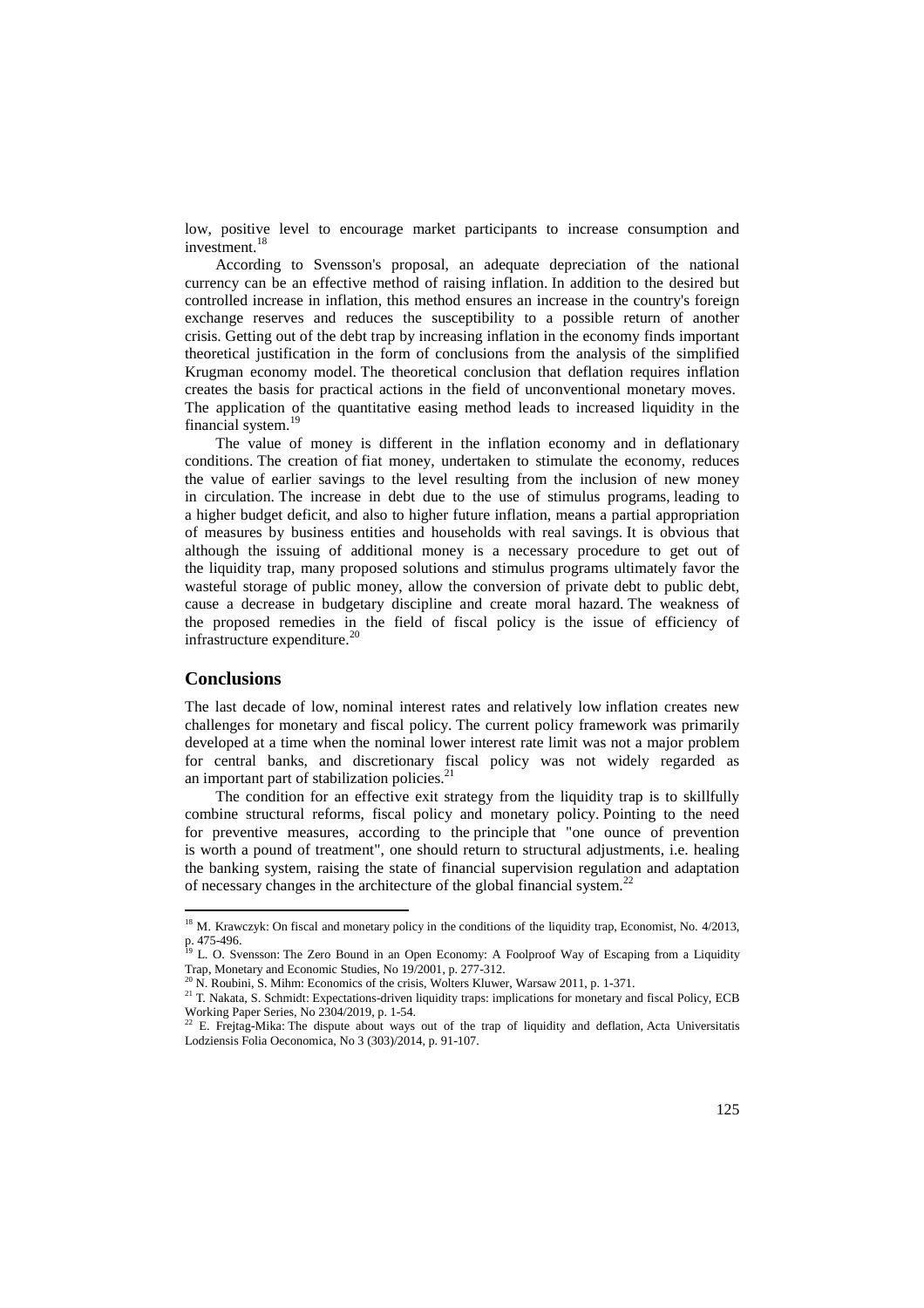#### **Literature**

Arias M. A., Wen Y.: The Liquidity Trap: An Alternative Explanation for Today's Low Inflation, The Regional Economist , 2014, April, https://www.stlouisfed.org/

Blanchard O., Cerutti E., Summers L.: Inflation and Activity - Two Explorations and their Monetary Policy Implications, IMF Working Paper, No 15/2015.

Frejtag-Mika E.: The dispute about ways out of the trap of liquidity and deflation. Acta Universitatis Lodziensis Folia Oeconomica, No 3 (303)/2014.

Friedman M.: The Role of Monetary Policy. American Economic Review, No 58 (1)/1968.

Hicks, J. R.: Mr. Keynes and the 'Classics', Econometrica, No 5 (2)/1937.

Keynes, J. M.: The General Theory of Employment, Interest, and Money, Macmillan, London 1936.<br>Krawczyk

 $M::$  On fiscal and monetary policy in the conditions of the liquidity trap, Economist, No. 4/2013.

Krugman P. R.: It's Baaack: Japan's Slump and the Return of the Liquidity Trap, Brookings Papers on Economic Activity, No 29 (2)/1998.

Moe T. G., Marriner S.: Eccles and the 1951 Treasury - Federal Reserve Accord: Lessons for Central Bank Independence, Levy Economics Institute of Bard College Working Paper, No. 747/2013.

Nakata T., Schmidt S.: Expectations-driven liquidity traps: implications for monetary and fiscal Policy, ECB Working Paper Series, No 2304/2019. DOI: 10.17016 / FEDS. 2019.053

Orphanides, A.:. The Fiscal-Monetary Policy Mix in the Euro Area - Challenges at the Zero Lower Bound. European Commission Discussion Paper No 060, July 2017, 1-44. https://dx.doi.org/10.2139/ssrn.2965805

"Money dropped from a helicopter" as an option of monetary policy, https://www. Obserwator finansowy.pl (14.10.2019).

Rosati DK (2016). New trends in monetary policy after the financial crisis 2008–2012, Finance, Financial Markets, Insurance, No. 4/2017. DOI: 10.18276 / frfu.2016.4.82 / 1-39.

Roubini N., Mihm S.: Economics of the crisis , Wolters Kluwer, Warsaw 2011.

Price stability - why is it also important for you? https://www.ecb.europa.eu/pub/pdf/other/whypricestability\_en.pdf (30/04/2019).

Svensson L.O.: The Zero Bound in an Open Economy: A Foolproof Way of Escaping from a Liquidity Trap, Monetary and Economic Studies, No 19/2001.

Szymańska A.: Effects of fiscal policy at low interest rates - a review of the literature, Studies in Law and Economics, Volume XCIII/2014.

Thirion G.: European Fiscal Union: Economic Rationale and Design Challenges, CEPS Working Document, No 01/2017.

Tobin J.: Keynesian Models of Recession and Depression, American Economic Review Papers and Proceedings, No 65/1975.

Vandenbroucke F., Luigjes C., Wood D., Lievens K.:. Institutional Moral Hazard in the MultiTiered Regulation of Unemployment and Social Assistance Benefits and Activation - A Summary of Eight Country Case Studies, CEPS Special Report, No. 137/2016.